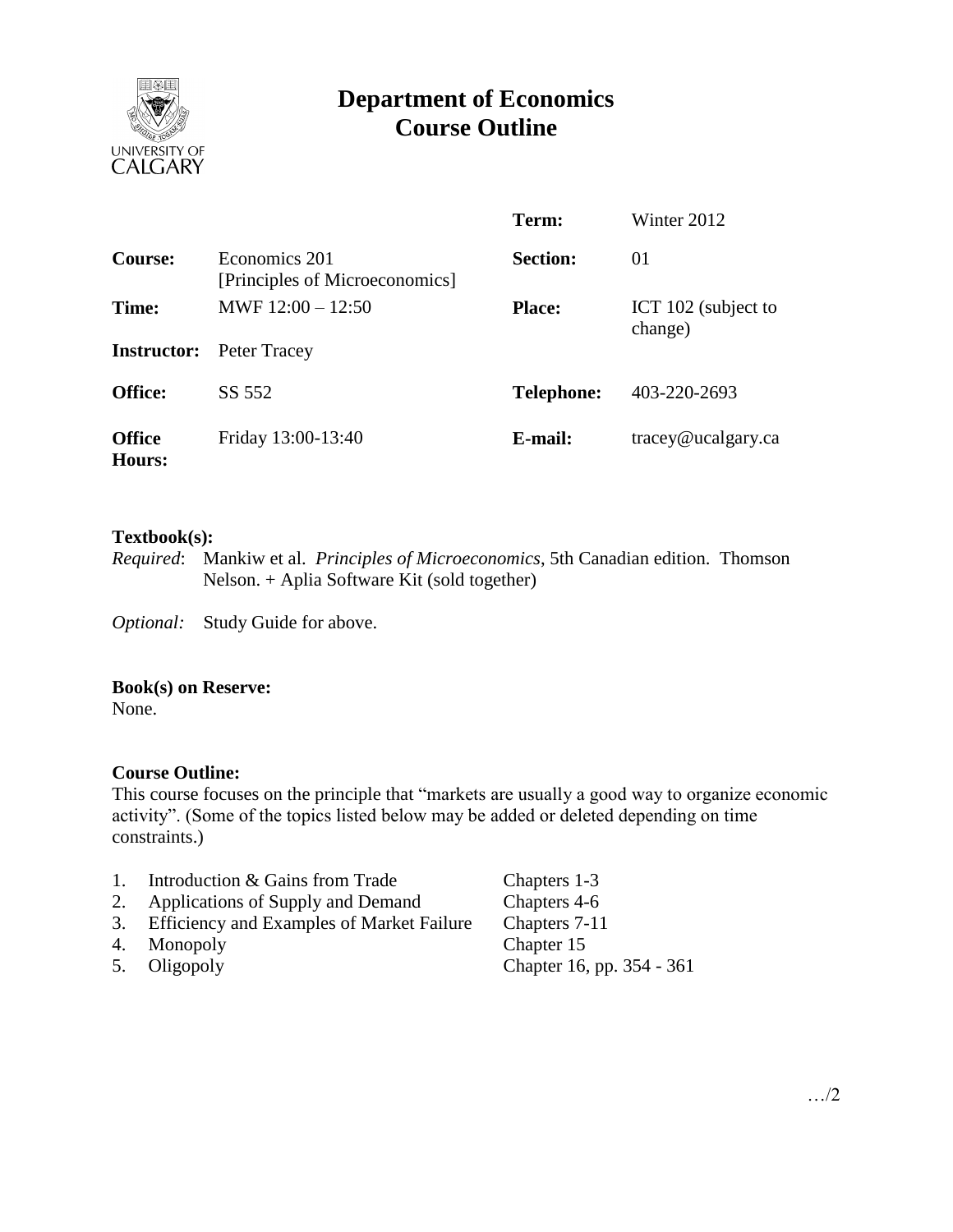# **Grade Determination and Final Examination Details:**

| 6 assignments (using Aplia), of which the 5 best will count | <b>20 %</b> |
|-------------------------------------------------------------|-------------|
| Midterm Examination: Friday, February 3, 2012               | 30%         |
| Final Examination                                           | 50%         |

# Assignments:

- 1. In order to complete assignments in this course, you will be required to access the Aplia website at [http://aplia.com.](http://aplia.com/) Please register on the website within the first week of classes.
- 2. Due dates for the assignments will be announced on the Aplia site during the first week of the semester.
- 3. Course material dealing with a particular assignment will typically be covered in class at least four days before the assignment is due; thus, assignments can be completed at any time up to and including the due date. Only the best five assignments will count towards your final mark. Given these factors, only situations where someone can document illness or domestic affliction for an extended period (i.e., the entire 4 days prior to the due date) would possibly warrant shifting the assignment weight to the final exam. Furthermore, technical problems can be expected to occur sometimes with computer systems and internet availability, so it may be a good idea to not wait until the last minute to submit your assignment. Technical problems will typically not justify shifting the assignment weight to the final exam.
- 4. Using Aplia, you will be able to complete practice problem sets prior to each assignment. In the practice problem sets, you will obtain immediate feedback as to whether you have answered a question correctly. In many cases you will be provided with an explanation if you have not answered correctly. Your results in the practice problem sets are not counted or reported to the instructor. It is strongly recommended that you do the practice problems related to a particular assignment prior to completing the assignments.
- 5. Emails regarding Aplia should be directed towards the providers of Aplia, or to the teaching assistants (TAs), who will be assigned to this course.

# Examinations*:*

- 1. Examinations will consist of multiple choice questions.
- 2. The midterm examination will be held during the lecture time. **The exam must be completed during the specified time. Extra time will not be given for any reason.**
- 3. The final examination will last for two hours and will be scheduled by the Registrar. **The exam must be completed during the specified time. Extra time will not be given for any reason.**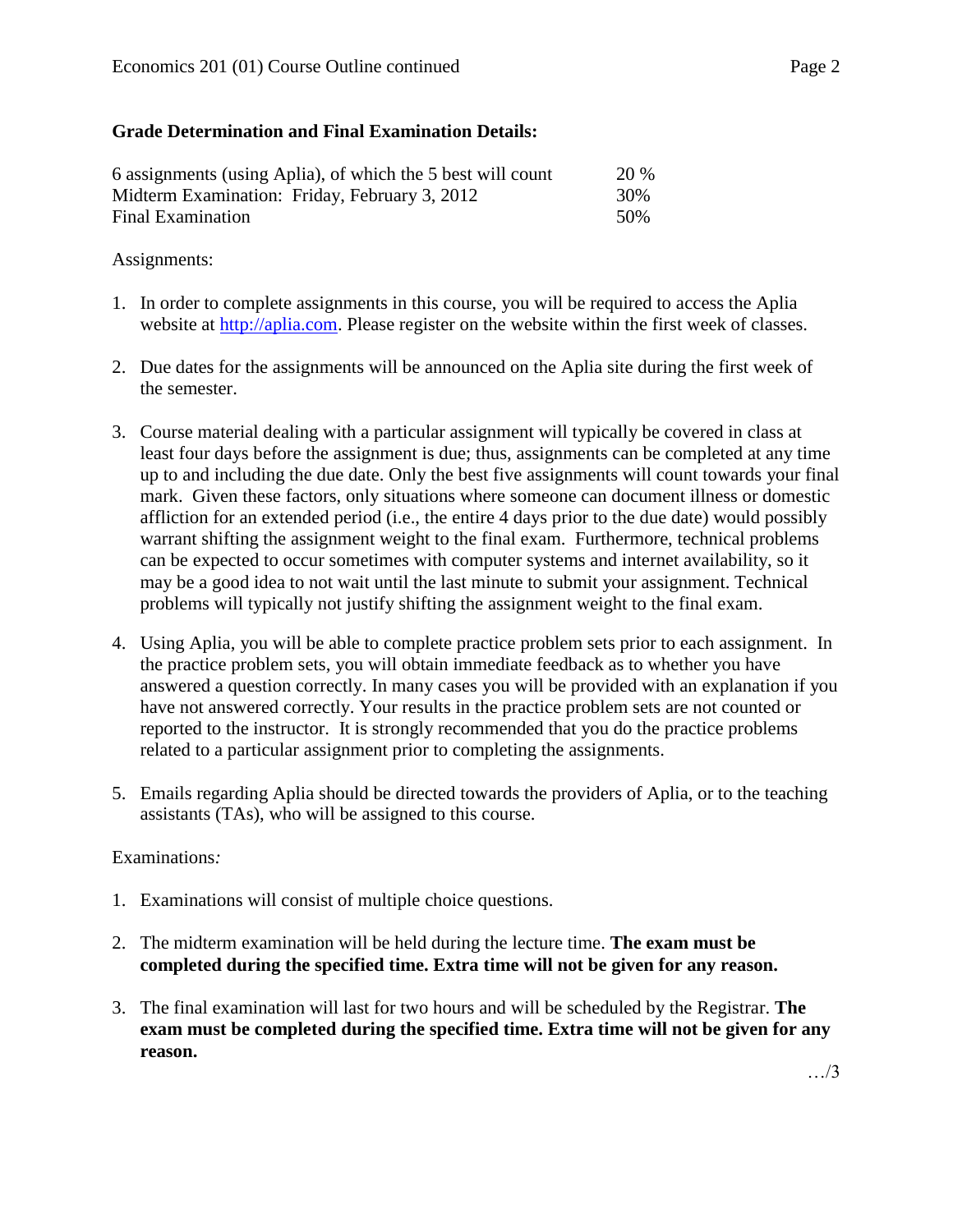4. The use of a non-programmable calculator during tests and examinations is permitted. **The use of graphing calculators, cell phones, and computers is not permitted.**

Assignments, the midterm exam, and the final exam are marked on a numerical (percentage) basis and then converted to letter grades. The course grade is then calculated using the weights indicated above. As a guide to determining standing, these letter grade equivalences will generally apply:

| $A+ 97-100 B$           | $79 - 83$ C- | $62 - 66$ |
|-------------------------|--------------|-----------|
| A $92-96$ B- $76-78$ D+ |              | 57 - 61   |
| A- $89-91$ C+ 73-75 D   |              | $50 - 56$ |
| $B+ 84-88$ C 67 - 72 F  |              | $0 - 49$  |

# **Notes:**

- 1. Students should be aware that no "make-up" midterms will be given. Any student who finds it necessary to miss the midterm must notify the instructor in advance and produce a valid medical certificate or other required documentation in order to have the weighting adjusted. This adjustment will result in the final exam counting for 80% of the final grade and the Aplia assignments counting for 20% of the final grade. Note that deferred final examinations may contain short/long answer questions. Also, deferred final examinations do not have to cover the same material or have the same format as the regular final examination.
- 2. Examinations will not be given prior to the scheduled date.
- 3. Students should be aware of the academic regulations outlined in The University of Calgary Calendar.
- 4. **The use of cell phones for any purpose in class is prohibited**. **The classroom will be a no cell phone zone. Computers may be used for note-taking purposes only.**
- 5. Students seeking reappraisal of a piece of graded term work should discuss their work with the instructor *within* 15 days of the work being returned to class. However, the earliest that grades will be discussed will be two days after the return of an assignment or examination.
- 6. Students will be responsible for all material listed on the course outline, regardless of whether or not the material has been covered in class, unless the instructor notifies the class that the material will not be covered.
- 7. Please note that the following types of emails will receive no response: emails not addressed to anyone in particular; emails where the recipient's name is not spelled correctly; anonymous emails; emails which do not specify the course and section in which you are registered; and, emails involving questions that are specifically addressed on the course outline.
- 8. It is the student's responsibility to request academic accommodations. If you are a student with a documented disability who may require academic accommodation and have not registered with the Disability Resource Centre, please contact their office at 220-8237.